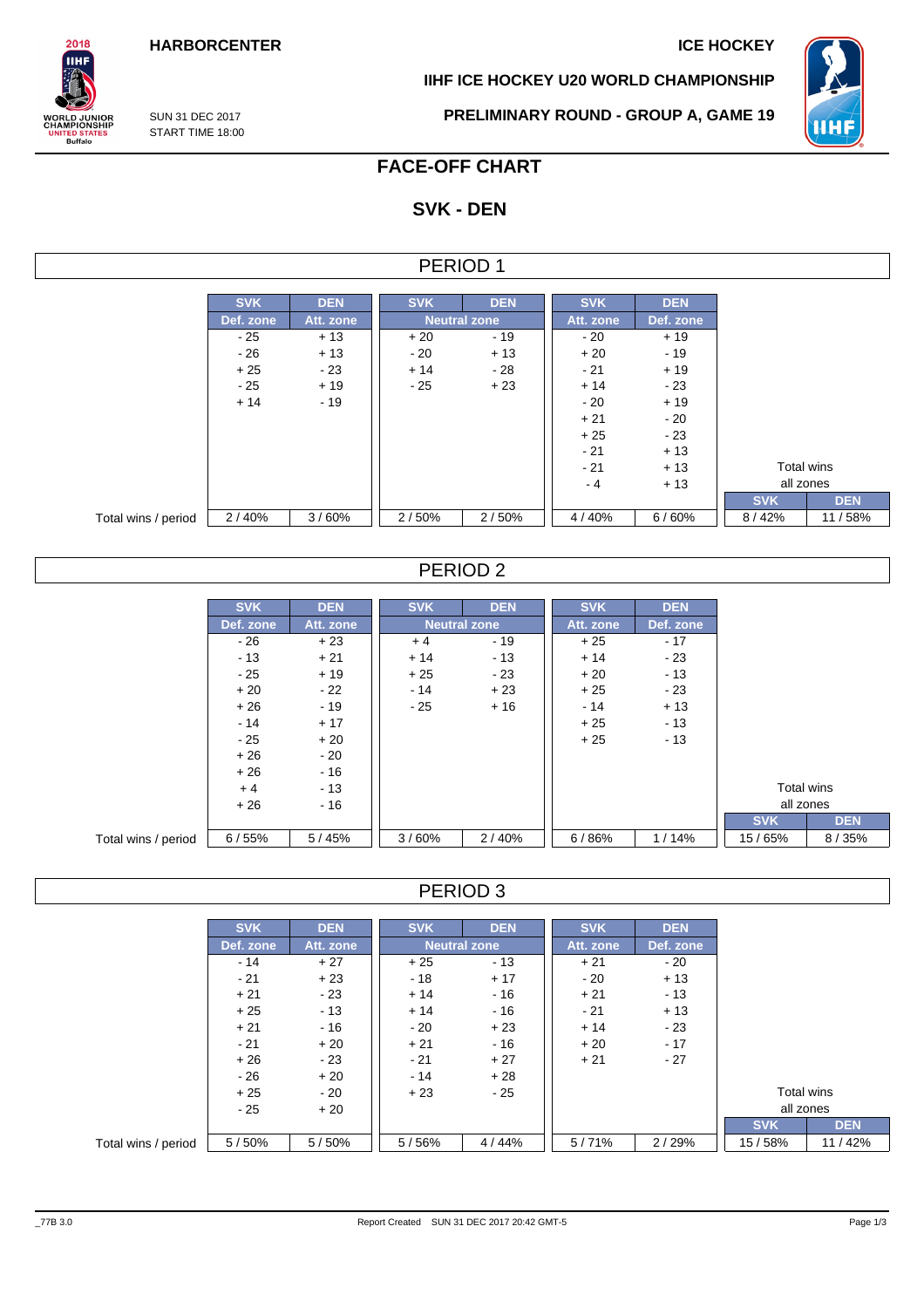## **HARBORCENTER ICE HOCKEY**

### **IIHF ICE HOCKEY U20 WORLD CHAMPIONSHIP**



SUN 31 DEC 2017 START TIME 18:00 **PRELIMINARY ROUND - GROUP A, GAME 19**



# **TOTAL**

|                   | <b>SVK</b> | <b>DEN</b> | <b>SVK</b><br><b>DEN</b> |                     | <b>SVK</b> | <b>DEN</b> |            | Total wins |  |  |
|-------------------|------------|------------|--------------------------|---------------------|------------|------------|------------|------------|--|--|
|                   | Def. zone  | Att. zone  |                          | <b>Neutral zone</b> | Att. zone  | Def. zone  | all zones  |            |  |  |
|                   |            |            |                          |                     |            |            | <b>SVK</b> | DEN        |  |  |
| Total wins / game | 13/50%     | 13/50%     | 10/56%                   | $44\%$<br>8/        | 15/63%     | 9/37%      | 38/56%     | 30/44%     |  |  |